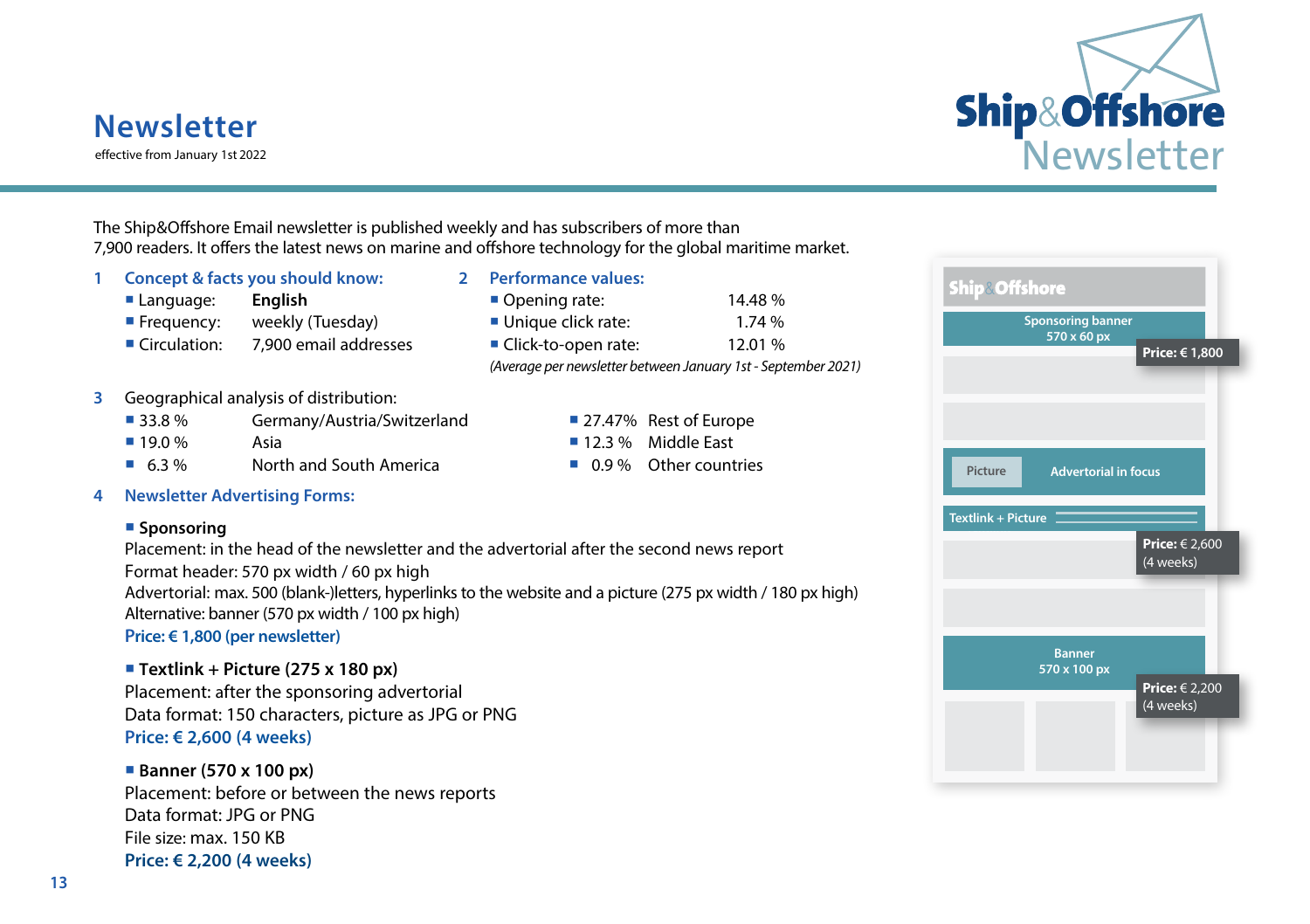# **Sponsored Content**

effective from January 1st 2022

# **Ship&Offshore**

Your sponsored content will be delivered via the regular editorial system and published for a period of six months in an appropriate section of the website. Benefit from this offer and present your products and services in an editorial outfit. You may provide us with up to 300 words and an image width of 1920 px.

Of course you can also set a direct web link to your website.

### **1 Occasion:**

- **Product-Service-Presentation**
- Brand Communication
- **Pre-Exhibition Communication**

### **2 Visualisation:**

- Image Size: 1920 px wide
- Textrate: 300 words
- Duration: 6 months
- Duration on Homepage: 1 month
- **Advertisement Identification as Advertorial**

### **3 Price:**

 $\blacksquare$   $\in$  1.800



#### **SPONSORED CONTENT**

# Wärtsilä unveils new gas-only engine

#### **24. September 2019**

24. September 2019<br>Martsila has launched a pure gas engine for marine applications, called Wärtsilä 31SG.

Until now, the company has pursued a dual-fuel strategy for its gas-burning engines but, it says, the new engine, based on the existing Wärtsilä 31 platform, will reduce the total cost of ownership and the environmental footprint of vessels operating in regions with access to a developed gas bunkering infrastructure.

The lean-burn, spark ignition engine was introduced for land-based applications in 2017. Since then, the company has delivered more than 1,800 engines operating for 37 million running hours in shoreside energy market applications.

Wärtsilä claims that the engine is ideally suited for hybrid applications because it provides high thermal efficiency and lower investment costs to offset the additional cost of energy storage. Pairing the Wärtsilä 31SG with battery packs also enables design for redundancy and high system efficiency, the company said.

The latest development comes as part of Wärtsilä's strategy of cutting the greenhouse gas emissions of its gas engines by 15% between 2015 and 2020.

<br /> **<br />
Shipbuilding**